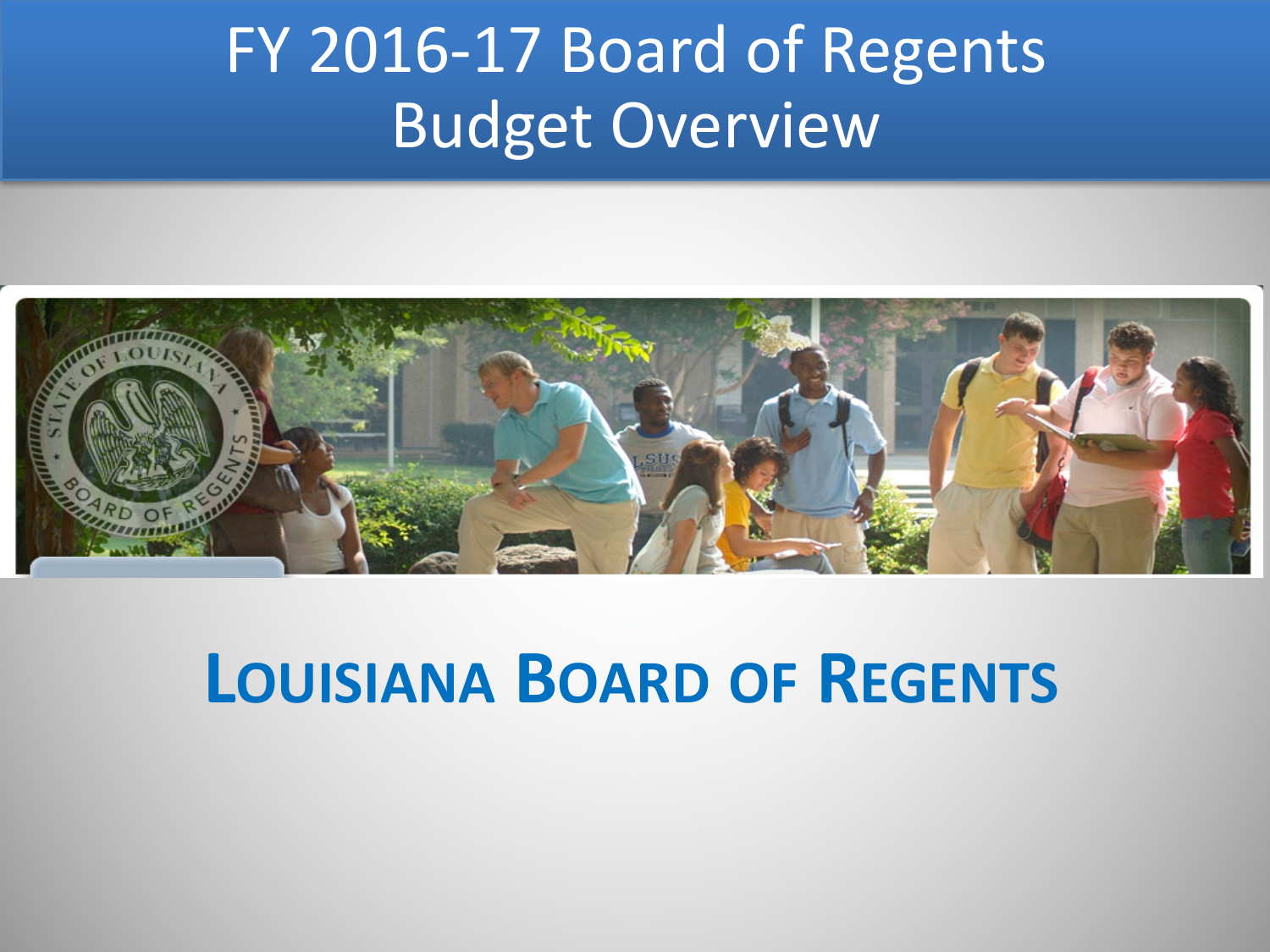# Act 314 of 2016

- Pursuant to Act 314 of 2016 and language contained in Act 17 of 2016, the Louisiana Office of Student Financial Assistance (LOSFA) and the Louisiana Universities Marine Consortium (LUMCON) are now a part of the Board of Regents (19-671).
- Instead of these entities being separate state agencies (LOSFA 19-661, LUMCON 19-674), these state agencies are now programs within the Board of Regents.
- The Board of Regents programmatic structure is as follows:
	- 19-671-1000, Board of Regents
	- 19-671-2000, LOSFA
	- 19-671-3000, LUMCON
	- 19-671-A000, LUMCON Ancillary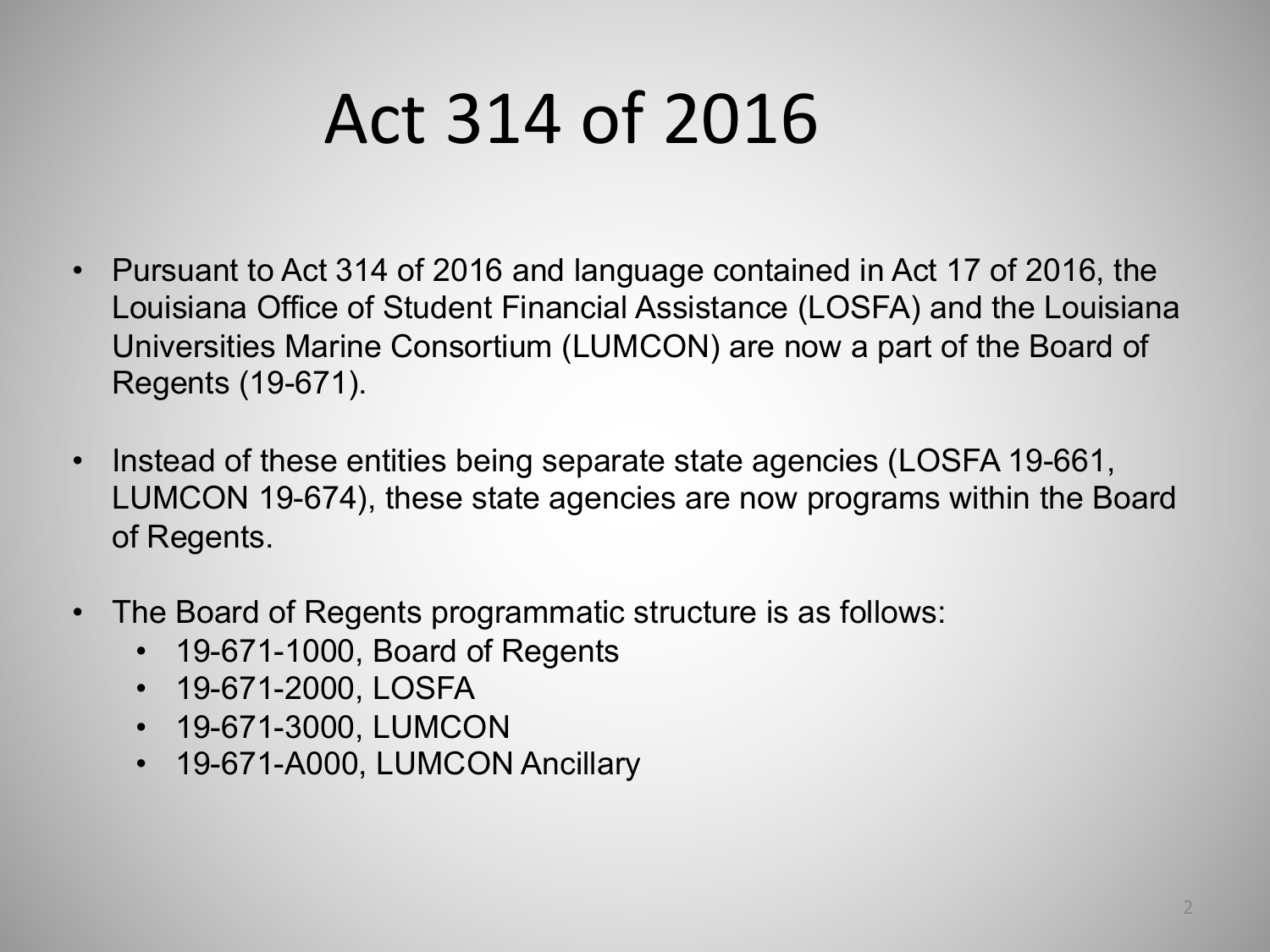#### FY 2016-17 Board of Regents **Budget Overview**

## Board of Regents (19-671)

**(Budgeted FY 2016-2017 is inclusive of LOSFA Program & LUMCON Programs)**

| <b>Means of Financing</b>                         | <b>Budgeted FY</b><br>2015-2016* | <b>Budgeted FY</b><br>2016-2017* | <b>Over/Under EOB</b> |
|---------------------------------------------------|----------------------------------|----------------------------------|-----------------------|
| <b>General Fund (Direct)</b>                      | \$8,820,128                      | \$198,534,127                    | \$189,713,999         |
| <b>Total Interagency Transfers</b>                | \$24,461,997                     | \$15,600,935                     | ( \$8,861,062)        |
| <b>Fees and Self-generated</b><br><b>Revenues</b> | \$2,730,299                      | \$7,923,049                      | \$5,192,750           |
| <b>Statutory Dedications</b>                      | \$33,693,056                     | \$84,992,730                     | \$51,299,674          |
| <b>Federal Funds</b>                              | \$10,000,000                     | \$63,231,013                     | \$53,231,013          |
| <b>Total</b>                                      | \$79,705,480                     | \$370,281,854                    | \$290,576,374         |

*\*Due to Act 314 and Act 17 of 2016 being effective for FY16-17, the FY15-16 Budgeted information above does not include LOSFA (19-661) or LUMCON (19-674). However, the FY 16-17 Budgeted information does include their information.*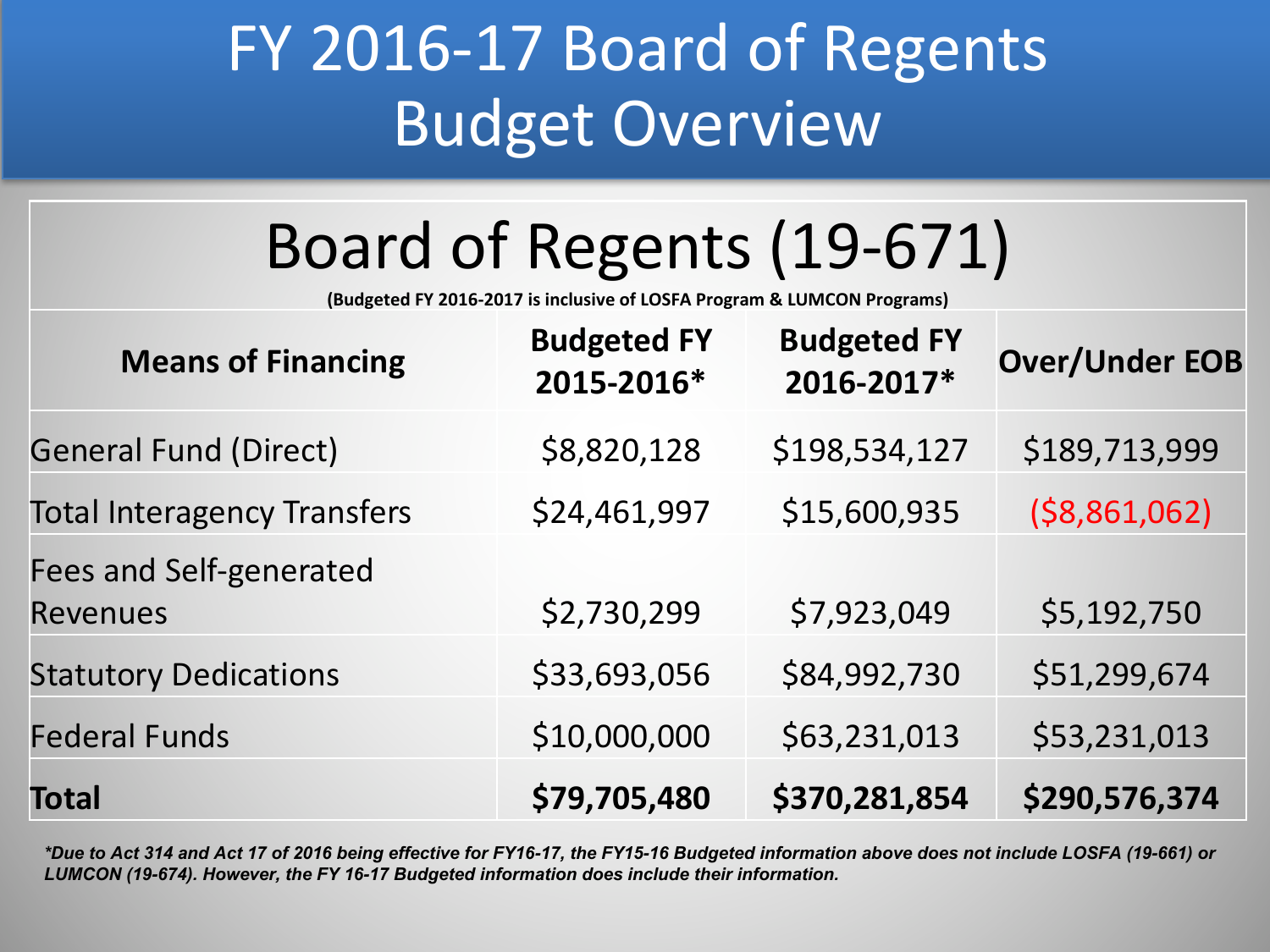### FY 2016-17 Board of Regents **Budget Overview**

## Board of Regents (19-671-1000)

| <b>Means of Financing</b>                         | <b>Budgeted FY</b><br>2015-2016 | <b>Budgeted FY</b><br>2016-2017* | <b>Over/Under EOB</b> |
|---------------------------------------------------|---------------------------------|----------------------------------|-----------------------|
| <b>General Fund (Direct)</b>                      | \$8,820,128                     | \$14,046,612                     | \$5,226,484           |
| <b>Total Interagency Transfers</b>                | \$24,461,997                    | \$11,500,000                     | (\$12,961,997)        |
| <b>Fees and Self-generated</b><br><b>Revenues</b> | \$2,730,299                     | \$2,730,299                      | \$0                   |
| <b>Statutory Dedications</b>                      | \$33,693,056                    | \$24,630,000                     | ( \$9,063,056)        |
| <b>Federal Funds</b>                              | \$10,000,000                    | \$12,172,314                     | \$2,172,314           |
| <b>Total</b>                                      | \$79,705,480                    | \$65,079,225                     | ( \$14,626,255)       |

*\*The FY16-17 Budgeted information only includes Board of Regents Program (19-671-1000) and does not include the additional programs, LOSFA and LUMCON.*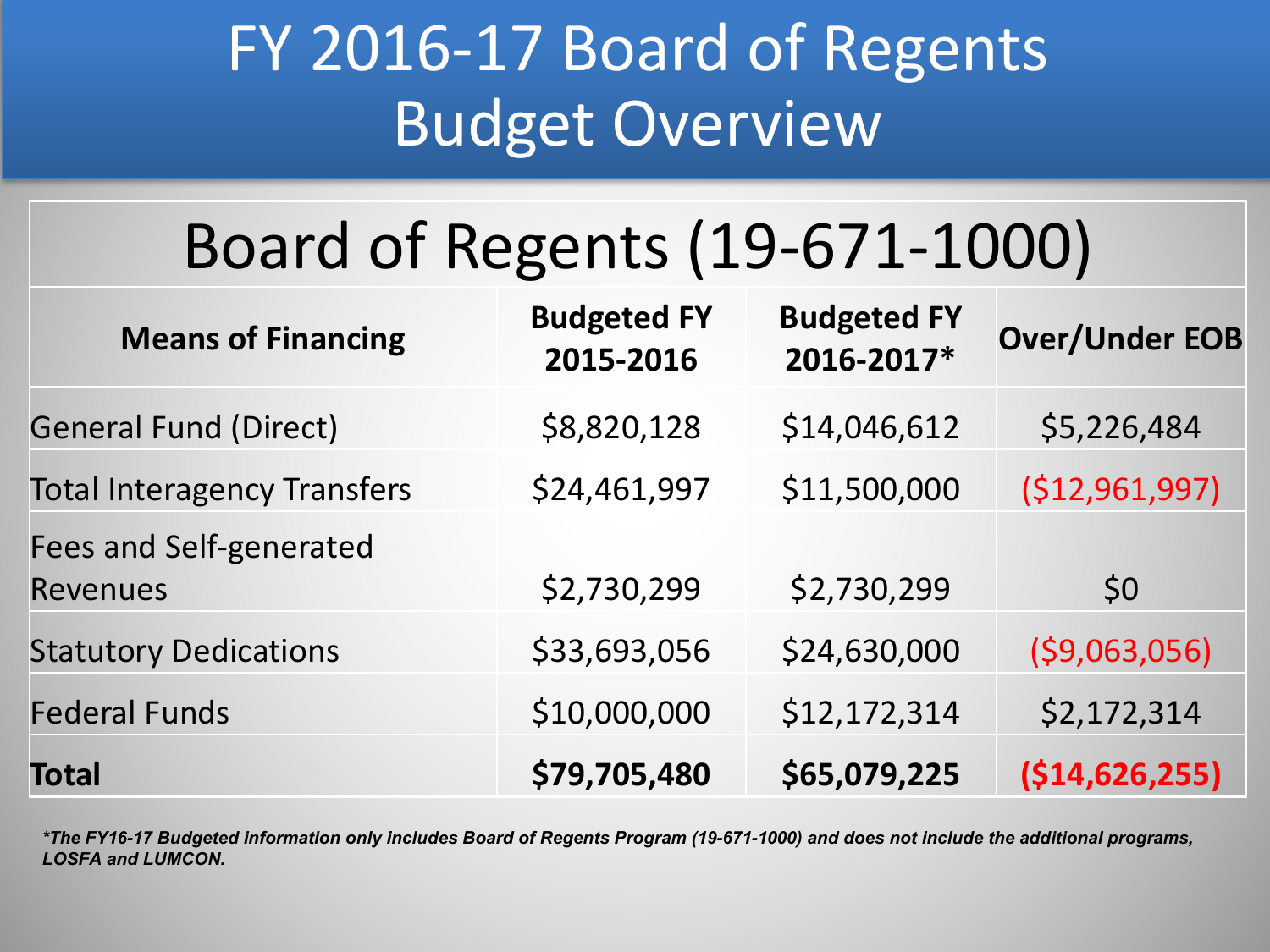#### FY 2016-17 Board of Regents (19-671-1000) **Budget Overview**

| <b>Expenditures by Object:</b>        | <b>Budgeted FY</b><br>2015-2016 | <b>Budgeted FY</b><br>2016-2017 | <b>Over/Under</b><br><b>EOB</b> |
|---------------------------------------|---------------------------------|---------------------------------|---------------------------------|
| <b>Personal Services</b>              | \$6,598,225                     | \$6,499,041                     | (\$99,184)                      |
| <b>Operating Expenses</b>             | \$1,998,402                     | \$1,884,634                     | (\$113,768)                     |
| <b>Other Charges</b>                  | \$70,932,950                    | \$56,530,697                    | (\$14,402,253)                  |
| <b>Acquisitions and Major Repairs</b> | \$175,903                       | \$164,853                       | (\$11,050)                      |
| <b>Total Expenditures</b>             | \$79,705,480                    | \$65,079,225                    | (\$14,626,255)                  |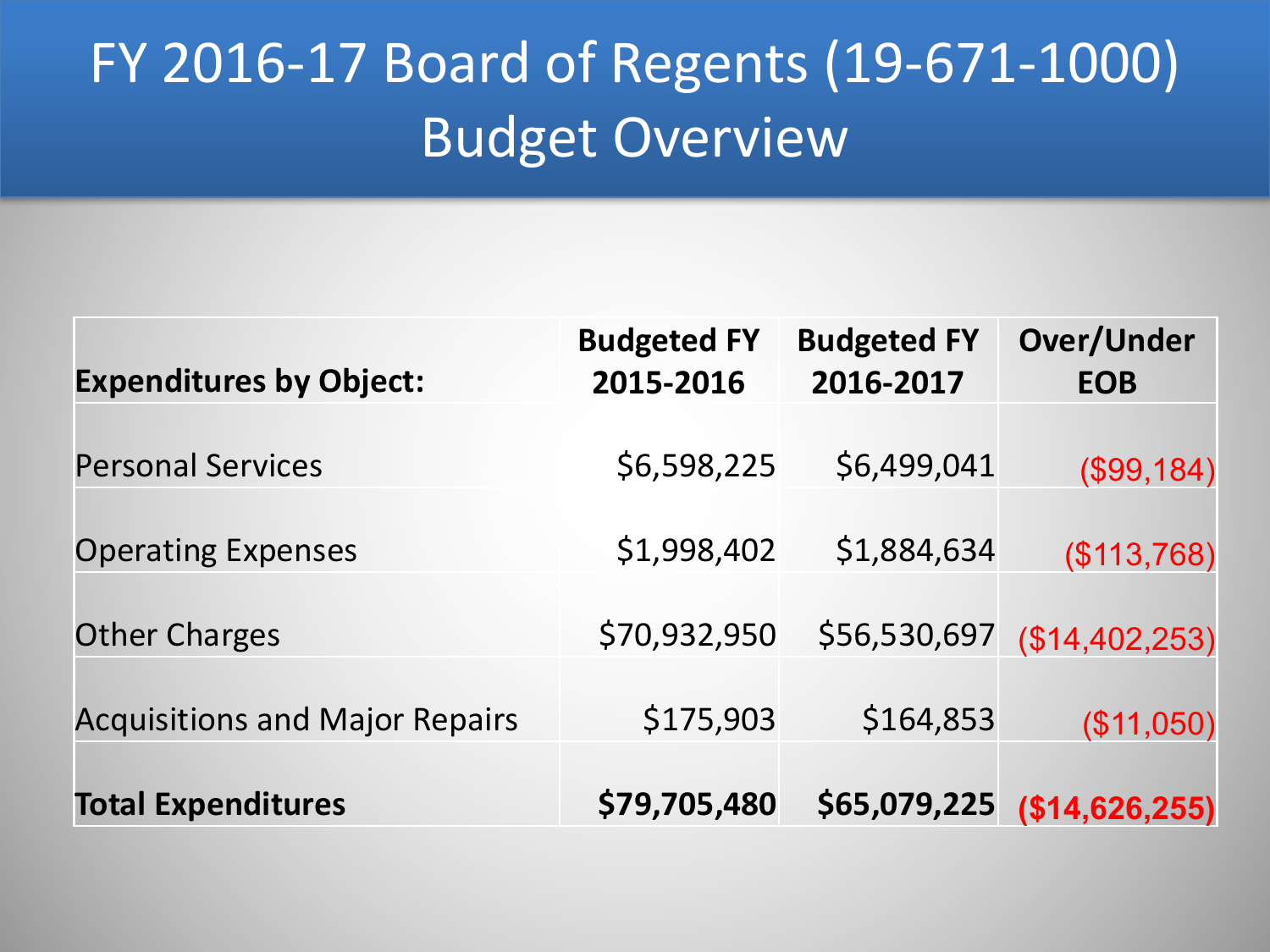## FY 2016-17 Board of Regents

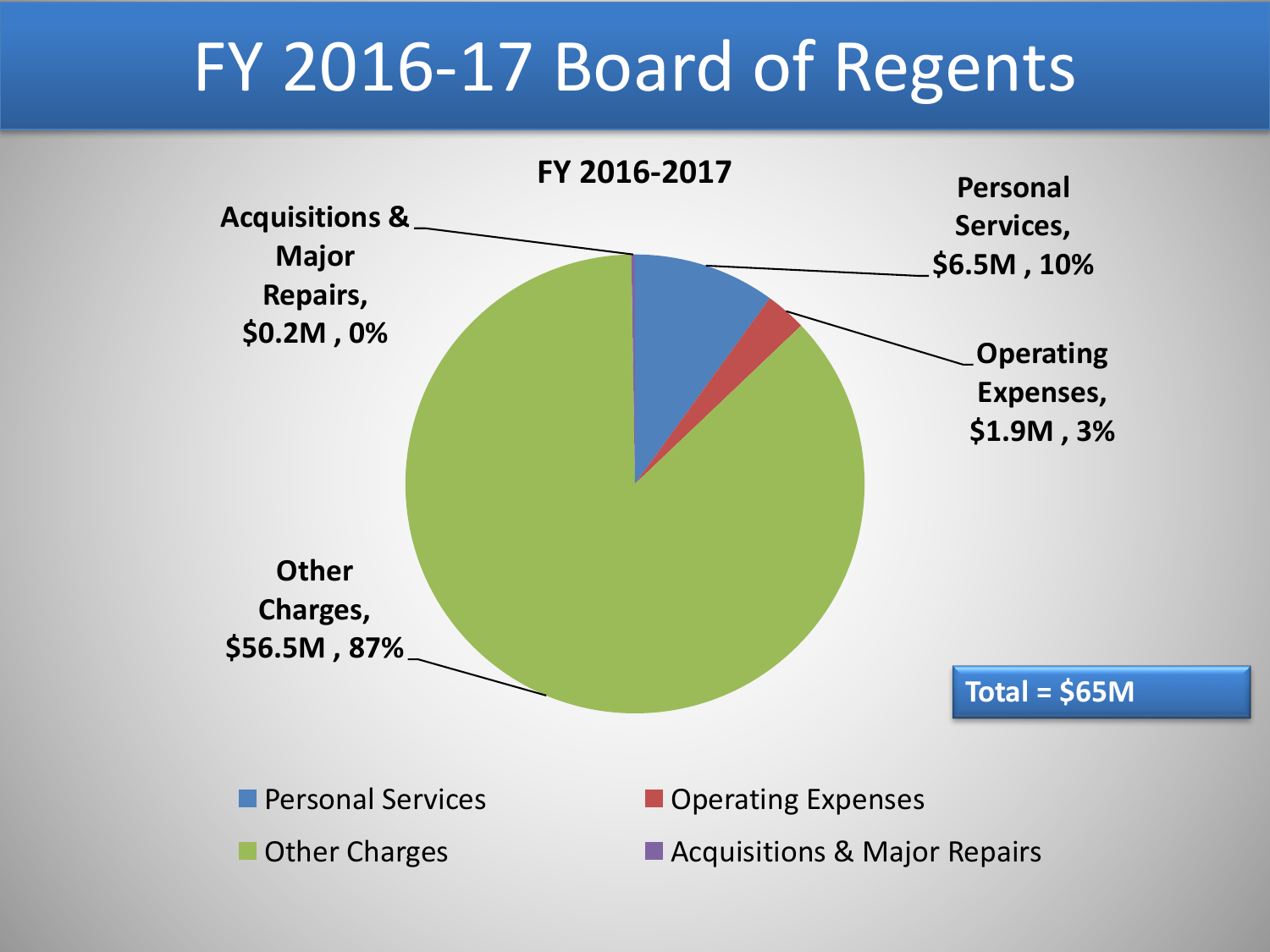# FY 2016-17 Board of Regents

#### **Significant Changes**

- (\$13.4M) Reduction of excess budget authority (IAT)
- (\$4.0M) Reduction of budget authority due to latest adopted revenue forecast (Statutorily Dedicated Funds - LAQTF)
- (\$1.1M) Non-recur CF BA-7 (State General Fund)
- \$478K Additional IAT budget authority from the Racing Commission (IAT)
- $$6.4M$  MOF substitution for SAVE\* that reduces the Higher Education Initiatives Fund and increases SGF in a like amount
- \$2.2M Increase in budget authority (Federal)

*\*Student Assessment for a Valuable Education Credit (SAVE) Program*